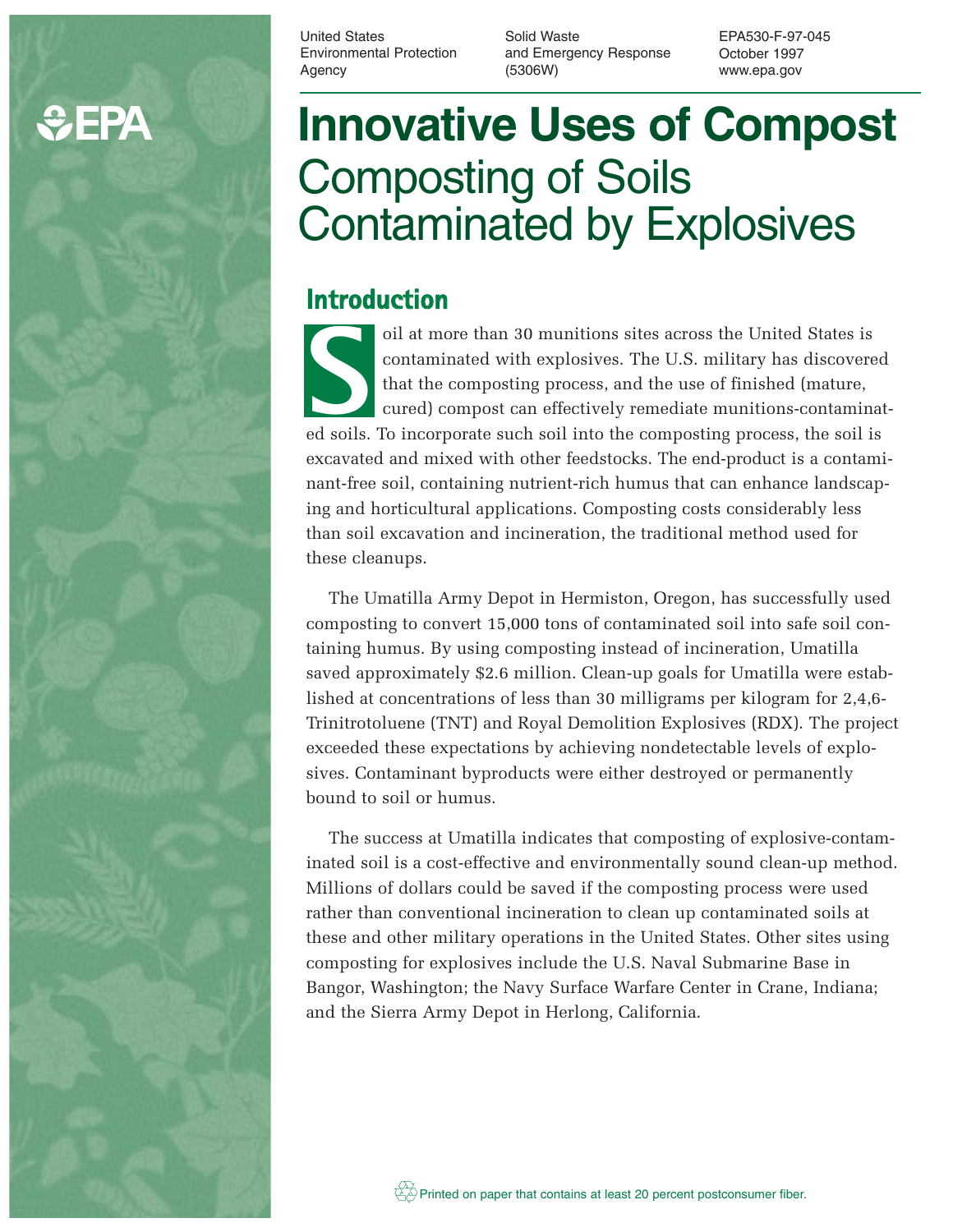# **How Contamination Occurred at Umatilla**

ver a 15-year period during the 1950s and 1960s, workers at Umatilla used water and steam to clean TNT, RDX, and other explosives out of decommissioned 500- and 750-pound bombs. In the process of cleaning these bombs, more than 80 million gallons of explosive-contaminated "pink water" (named for its characteristic color) were washed into two 10,000 square-foot lagoons. When the water evaporated, workers excavated and transported the residual solids to another area and burned them. While the use of evaporative ponds was the accepted wastewater disposal technique at the time, it caused an unforeseen problem. Contaminants seeped into the soil and the ground water underlying the evaporation lagoons. In 1987, Umatilla was put on the Superfund list for hazardous waste cleanup because of TNT and RDX levels of 4,800 parts per million. **O Ver a 15-year period during the 1950s**<br>and 1960s, workers at Umatilla used<br>water and steam to clean TNT, RDX,<br>and other explosives out of decom-<br>missioned 500- and 750-pound bombs. In the<br>contam

## **How Composting of Explosive-Contaminated Soils Works**

hrough the process in which compost is made, naturally occurring micro-organisms break down the explosive contaminants in the soil. Using the contaminants as "food," the micro-organisms convert them into harmless substances consisting primarily of water, carbon dioxide, and salts. In addition to this food source, micro-organisms require nutrients, such as carbon, nitrogen, phosphorous, and potassium, in order to thrive, digest, and reproduce. To provide these nutrients in sufficient quantities, soil amendments, such as manure and potato waste, were added to the contaminated soil at Umatilla.

Before beginning work at Umatilla, extensive tests were performed to determine the best mixture of contaminated soil and soil amendments to be used in the composting process. Numerous factors influence what mix of these ingredients



*Photo courtesy of Bioremediation Service, Inc.*

*Workers, using highly specialized mixing equipment, turn steaming windrows of soil amendments mixed with explosive-contaminated soil from the Umatilla Army Depot.* provides micro-organisms with the optimum environment in which to live. The most important factor is the carbon to nitrogen ratio. Other factors influencing the choice of soil amendments include moisture, pH, degradability, percentage of organic matter, and availability of specific soil amendments. The composting feedstocks used at Umatilla were 30 percent contaminated soil, 21 percent cattle manure, 18 percent sawdust, 18 percent alfalfa, 10 percent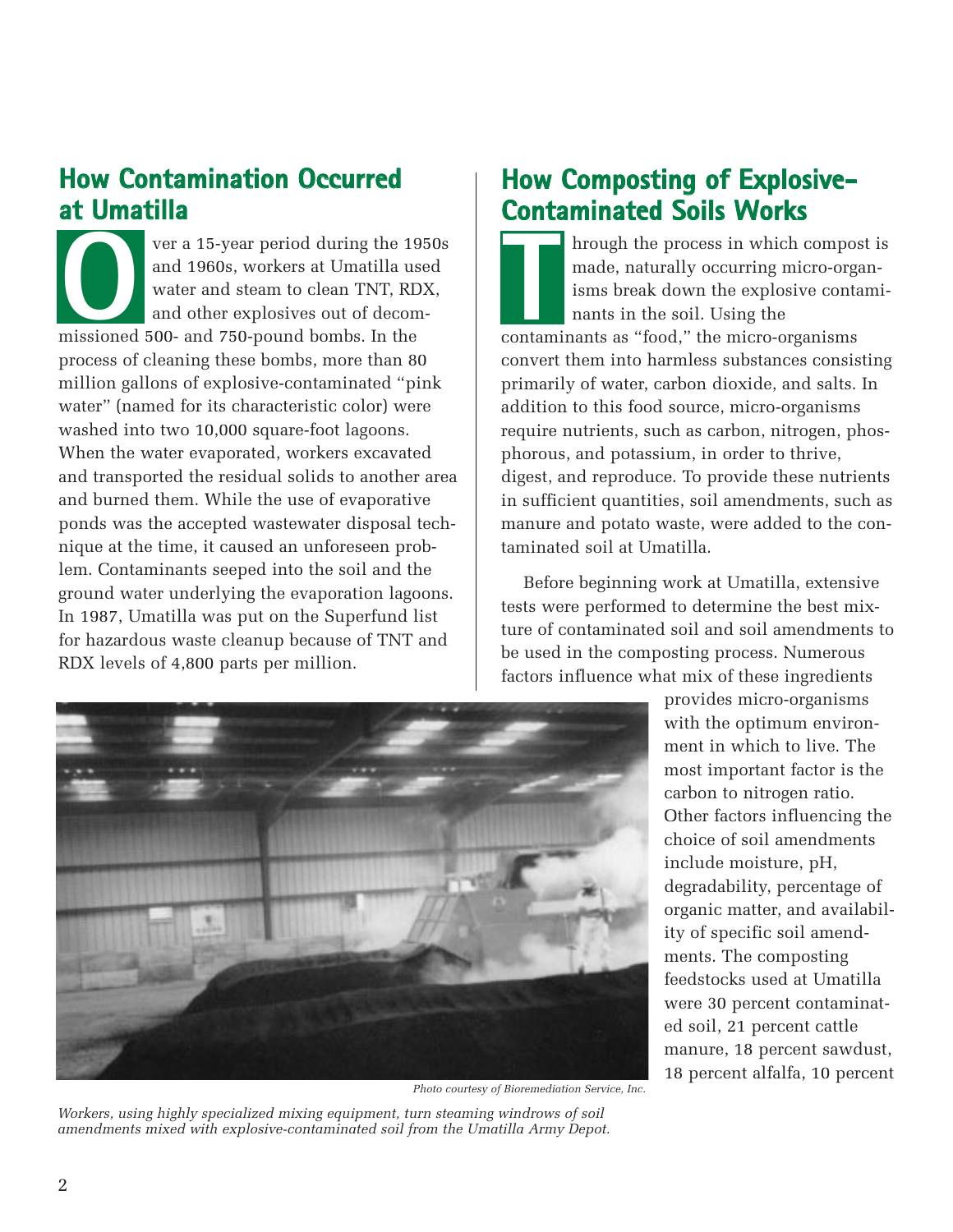potato waste, and 3 percent chicken manure. In other geographical areas, substitutions may be made depending on the cost and availability of ingredients.

Large, temporary mobile buildings were constructed to control fumes and ensure optimum conditions for the composting process. The mixture of contaminated soil and soil amendments was placed into windrows. Workers, using highly specialized mixing equipment, turned these steaming piles three times daily to: (1) ensure that the compost received sufficient oxygen; (2) release trapped heat, water vapor, and gases; and (3) to break up clumps. Treatment time for a 2,700 cubic-yard batch of soil was 10 to 12 days.

## **Benefits of Composting Explosive-Contaminated Soils**

omposting of explosive-contaminated soils has significant economic and environmental benefits. At Umatilla, composting saved an estimated \$2.6 mposting of explosive-contaminated<br>soils has significant economic and<br>environmental benefits. At Umatilla,<br>composting saved an estimated \$2.6<br>million over incineration for cleanup of the entire site. Clean-up costs at Umatilla were estimated to be \$527 per ton for combustion and \$351 per ton for composting, resulting in a savings of \$176 per ton.

In addition, the end-product of the composting process, humus-rich soil, generally sells for at least \$10 per ton, resulting in potential revenues of \$150,000. Together, the savings (\$2.6 million) and potential revenue (\$150,000) from using the composting process to remediate explosive-contaminated soil could be \$2.75 million. By contrast, the end-product of combustion has limited commercial value, and represents minimal potential revenue.



### **Savings and Revenue From Composting \$2,600,000 + \$150,000 = \$2,750,000**

*\* Based on information contained in "First Production-Level Bioremediation of Explosives-Contaminated Soil in the U. S." by David D. Emery and Patrick C. Faessler, Bioremediation Service, Inc.*